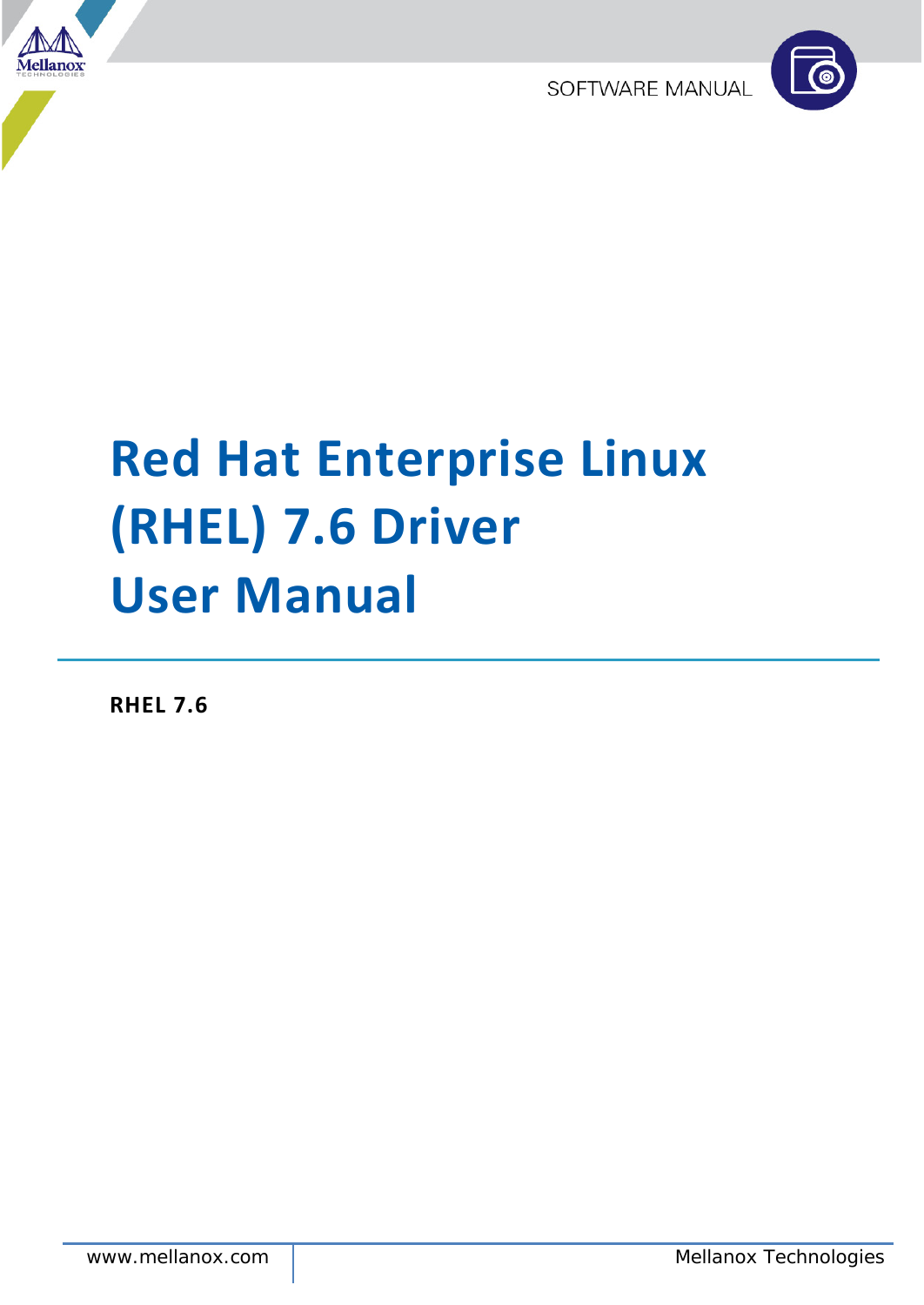

#### NOTE:

THIS HARDWARE, SOFTWARE OR TEST SUITE PRODUCT ("PRODUCT(S)") AND ITS RELATED DOCUMENTATION ARE PROVIDED BY MELLANOX TECHNOLOGIES "AS-IS" WITH ALL FAULTS OF ANY KIND AND SOLELY FOR THE PURPOSE OF AIDING THE CUSTOMER IN TESTING APPLICATIONS THAT USE THE PRODUCTS IN DESIGNATED SOLUTIONS. THE CUSTOMER'S MANUFACTURING TEST ENVIRONMENT HAS NOT MET THE STANDARDS SET BY MELLANOX TECHNOLOGIES TO FULLY QUALIFY THE PRODUCT(S) AND/OR THE SYSTEM USING IT. THEREFORE, MELLANOX TECHNOLOGIES CANNOT AND DOES NOT GUARANTEE OR WARRANT THAT THE PRODUCTS WILL OPERATE WITH THE HIGHEST QUALITY. ANY EXPRESS OR IMPLIED WARRANTIES, INCLUDING, BUT NOT LIMITED TO, THE IMPLIED WARRANTIES OF MERCHANTABILITY, FITNESS FOR A PARTICULAR PURPOSE AND NONINFRINGEMENT ARE DISCLAIMED. IN NO EVENT SHALL MELLANOX BE LIABLE TO CUSTOMER OR ANY THIRD PARTIES FOR ANY DIRECT, INDIRECT, SPECIAL, EXEMPLARY, OR CONSEQUENTIAL DAMAGES OF ANY KIND (INCLUDING, BUT NOT LIMITED TO, PAYMENT FOR PROCUREMENT OF SUBSTITUTE GOODS OR SERVICES; LOSS OF USE, DATA, OR PROFITS; OR BUSINESS INTERRUPTION) HOWEVER CAUSED AND ON ANY THEORY OF LIABILITY, WHETHER IN CONTRACT, STRICT LIABILITY, OR TORT (INCLUDING NEGLIGENCE OR OTHERWISE) ARISING IN ANY WAY FROM THE USE OF THE PRODUCT(S) AND RELATED DOCUMENTATION EVEN IF ADVISED OF THE POSSIBILITY OF SUCH DAMAGE.



Mellanox Technologies 350 Oakmead Parkway Suite 100 Sunnyvale, CA 94085 U.S.A. www.mellanox.com Tel: (408) 970-3400 Fax: (408) 970-3403

© Copyright 2019. Mellanox Technologies Ltd. All Rights Reserved.

Mellanox®, Mellanox logo, Mellanox Open Ethernet®, LinkX®, Mellanox Spectrum®, Mellanox Virtual Modular Switch®, MetroDX®, MetroX®, MLNX-OS®, ONE SWITCH. A WORLD OF OPTIONS®, Open Ethernet logo, Spectrum logo, Switch-IB®, SwitchX®, UFM®, and Virtual Protocol Interconnect® are registered trademarks of Mellanox Technologies, Ltd.

For the complete and most updated list of Mellanox trademarks, visit http://www.mellanox.com/page/trademarks.

All other trademarks are property of their respective owners.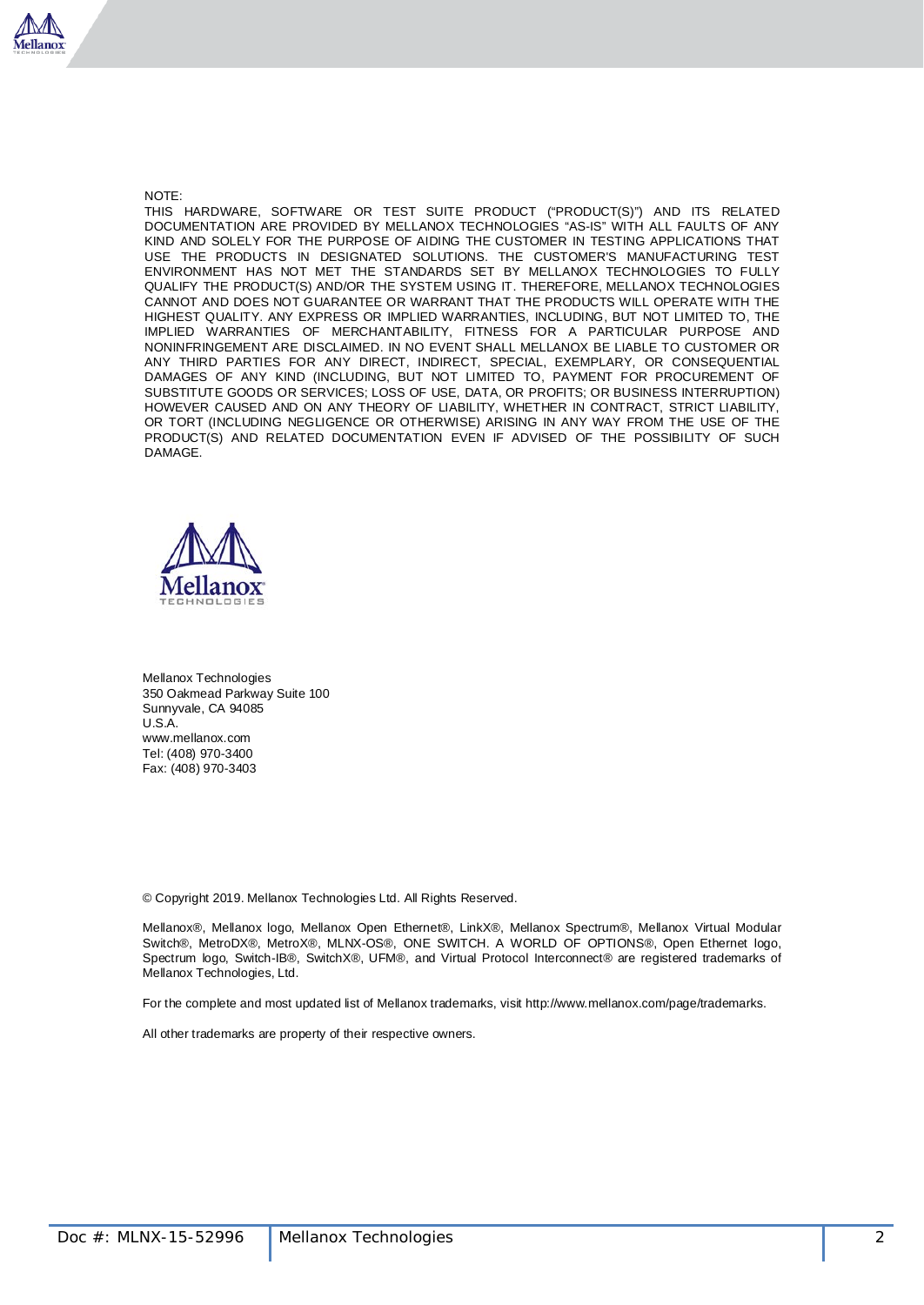

# **Table of Contents**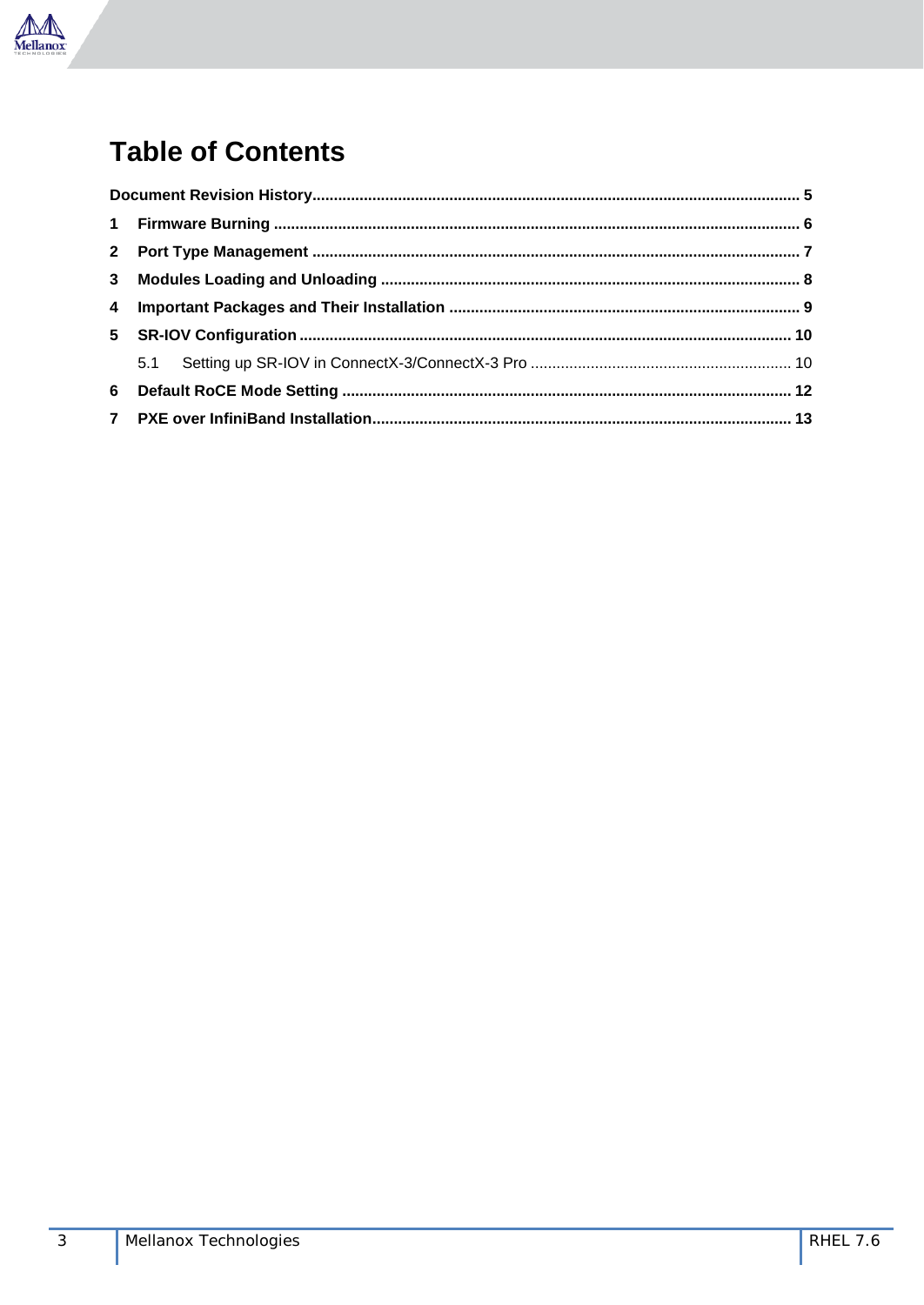

## **List of Tables**

|--|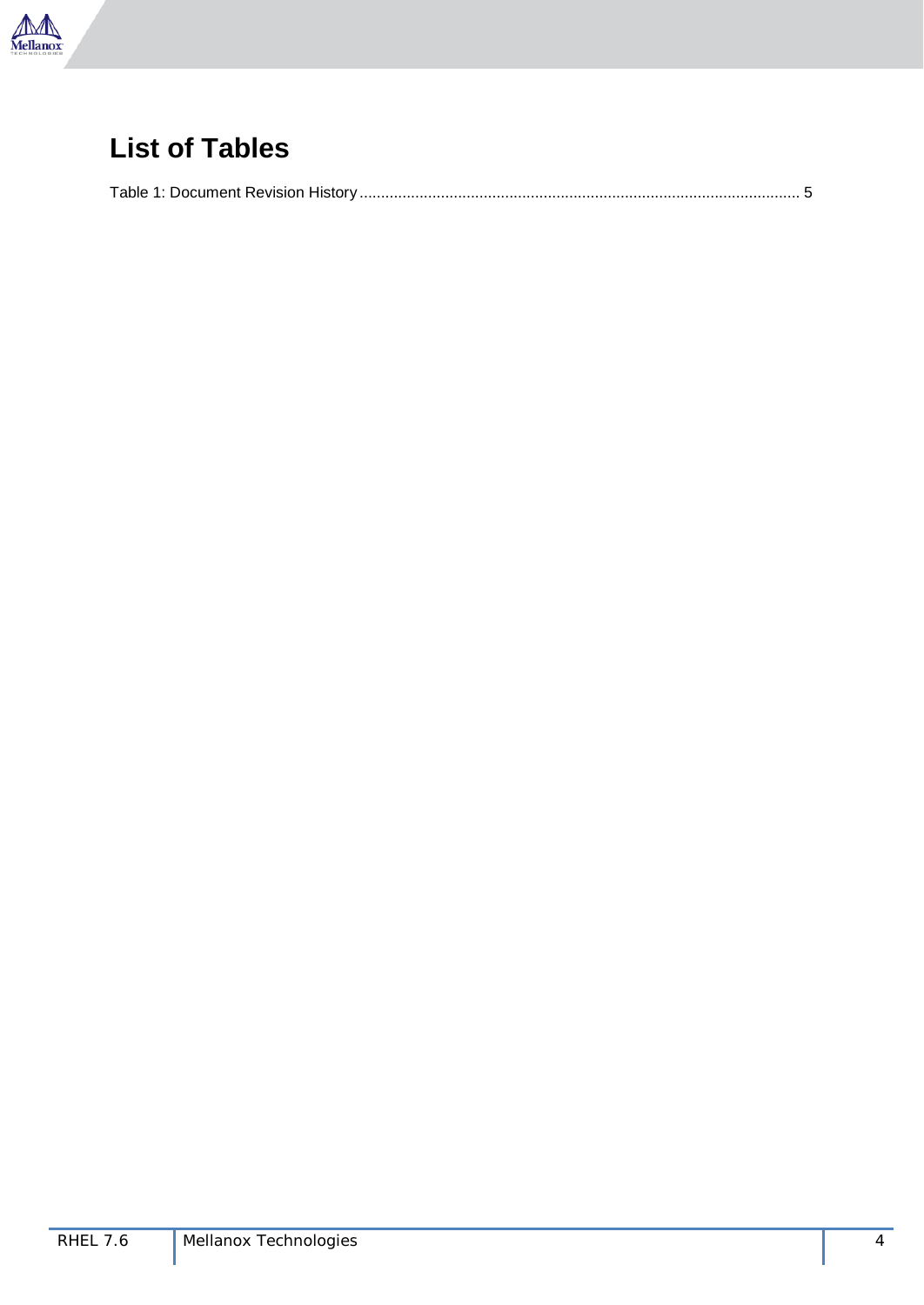

# <span id="page-4-0"></span>**Document Revision History**

<span id="page-4-1"></span>*Table 1: Document Revision History*

| <b>Revision</b> | Date <sup>1</sup> | <b>Description</b>                |
|-----------------|-------------------|-----------------------------------|
| <b>RHEL 7.6</b> | January 29, 2019  | Initial version of this document. |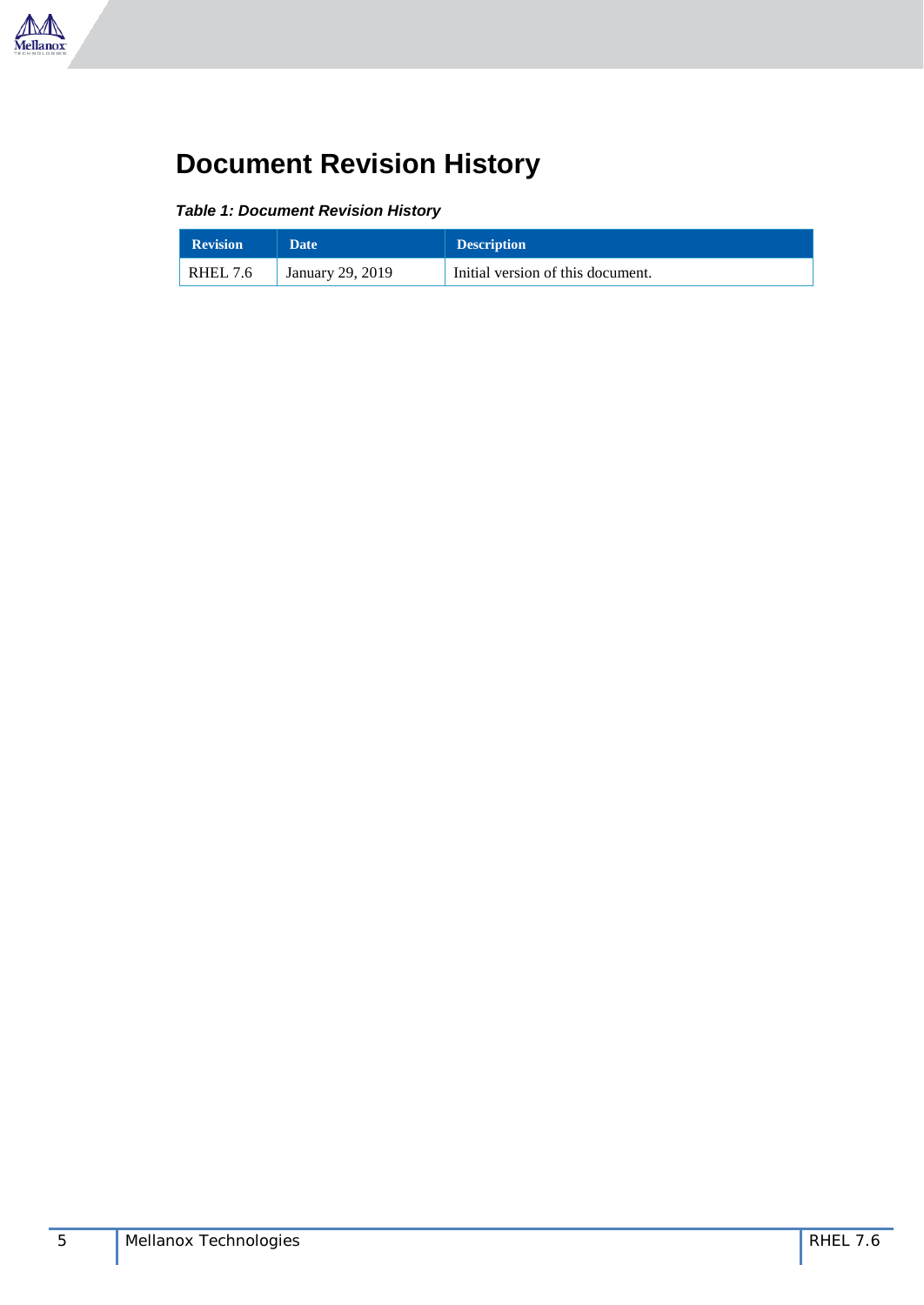

### <span id="page-5-0"></span>**1 Firmware Burning**

1. Check the device's PCI address.

lspci | grep Mellanox

Example:

```
00:06.0 Infiniband controller: Mellanox Technologies MT27520 Family 
[ConnectX-3 Pro]
```
2. Identify the adapter card's PSID.

```
# mstflint -d 81:00.0 q
Image type: FS2<br>FW Version: 2.42.5000
FW Version: 2.42.5000<br>FW Release Date: 26.7.2017
FW Release Date:<br>Rom Info:
                       type=PXE version=3.4.752 devid=4103<br>4103
Device ID: 4103<br>Description: Node
Description: Node Port1 Port2
Sys image<br>GUIDs:
                        GUIDs: e41d2d0300b3f590 e41d2d0300b3f591 e41d2d0300b3f592 
e41d2d0300b3f593<br>MACs:
                                                 e41d2db3f591 e41d2db3f592
VSD:<br>PSID:
                        MT_1090111019
```
- 3. Download the firmware BIN file from the Mellanox website that matches your card's PSID.
- 4. Burn the firmware.

```
# mstflint -d <lspci-device-id> -i <image-file> b
```
5. Reboot your machine after the firmware burning is completed.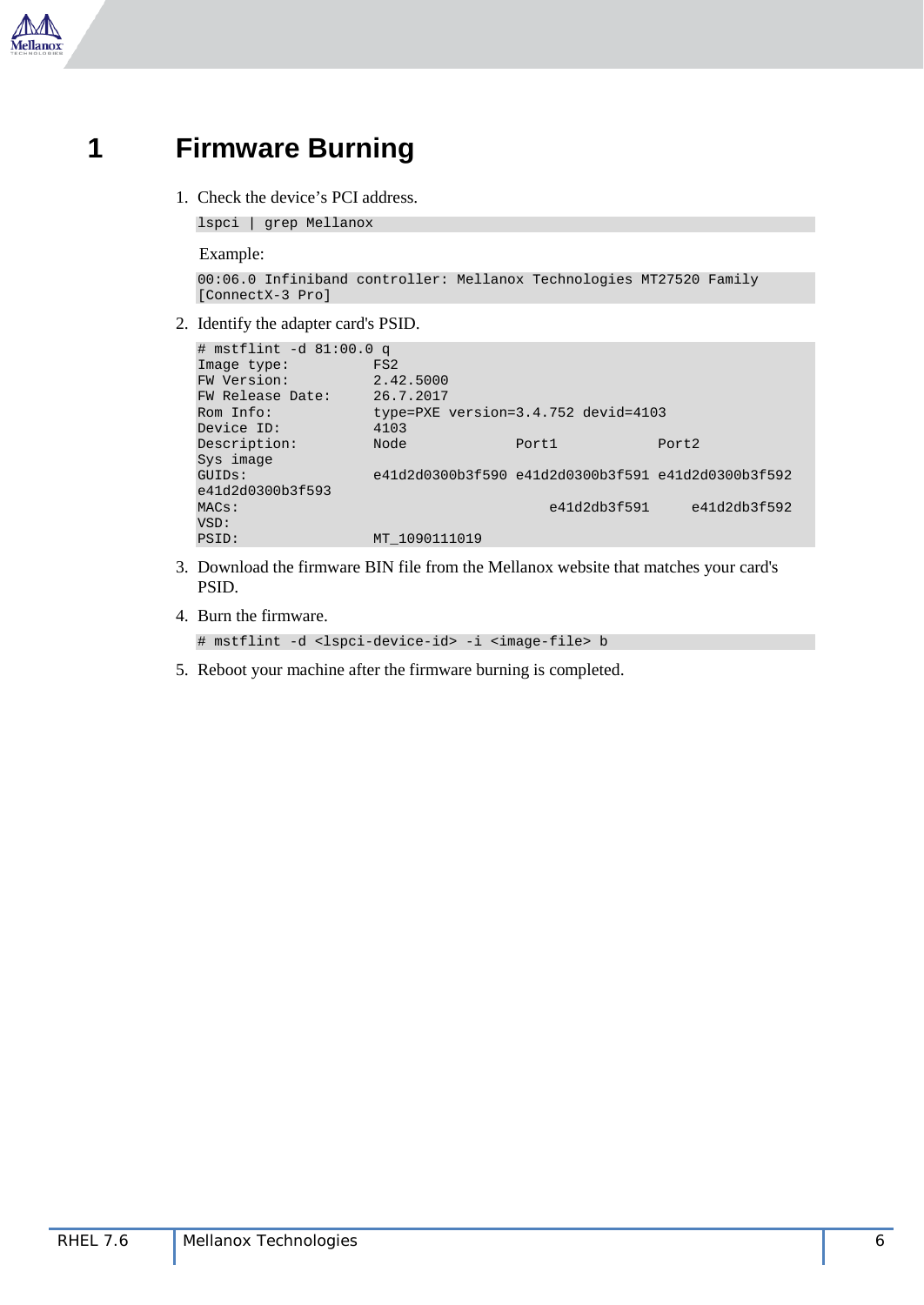

#### <span id="page-6-0"></span>**2 Port Type Management**

ConnectX®-3/ConnectX®-3 Pro/ConnectX®-4/ConnectX®-4 Lx/ConnectX®- 5/ConnectX®-5 Ex ports can be individually configured to work as InfiniBand or Ethernet ports. By default both ConnectX®-4 VPI ports are initialized as InfiniBand ports. If you wish to change the port type use the mstconfig after the driver is loaded.

1. Install mstflint tools.

yum install mstflint

2. Check the device's PCI address.

lspci | grep Mellanox

Example:

```
00:06.0 Infiniband controller: Mellanox Technologies MT27520 Family 
[ConnectX-3 Pro]
```
3. Use mstconfig to change the link type as desired IB – for InfiniBand, ETH – for Ethernet.

```
mstconfig –d <device pci> s LINK_TYPE_P1/2=<ETH|IB|VPI>
```
Example:

```
# mstconfig -d 00:06.0 s LINK_TYPE_P1=ETH
Device #1:
----------
Device type: ConnectX3Pro<br>PCI device: 00:06.0
PCI device:
Configurations: Current New New (2)<br>
LINK TYPE P1 (2) LINK TYPE P1 (2) LINK TYPE P1 (2)
          LINK_TYPE_P1
Apply new Configuration? ? (y/n) [n] : y
Applying... Done!
-I- Please reboot machine to load new configurations.
```
4. Reboot your machine.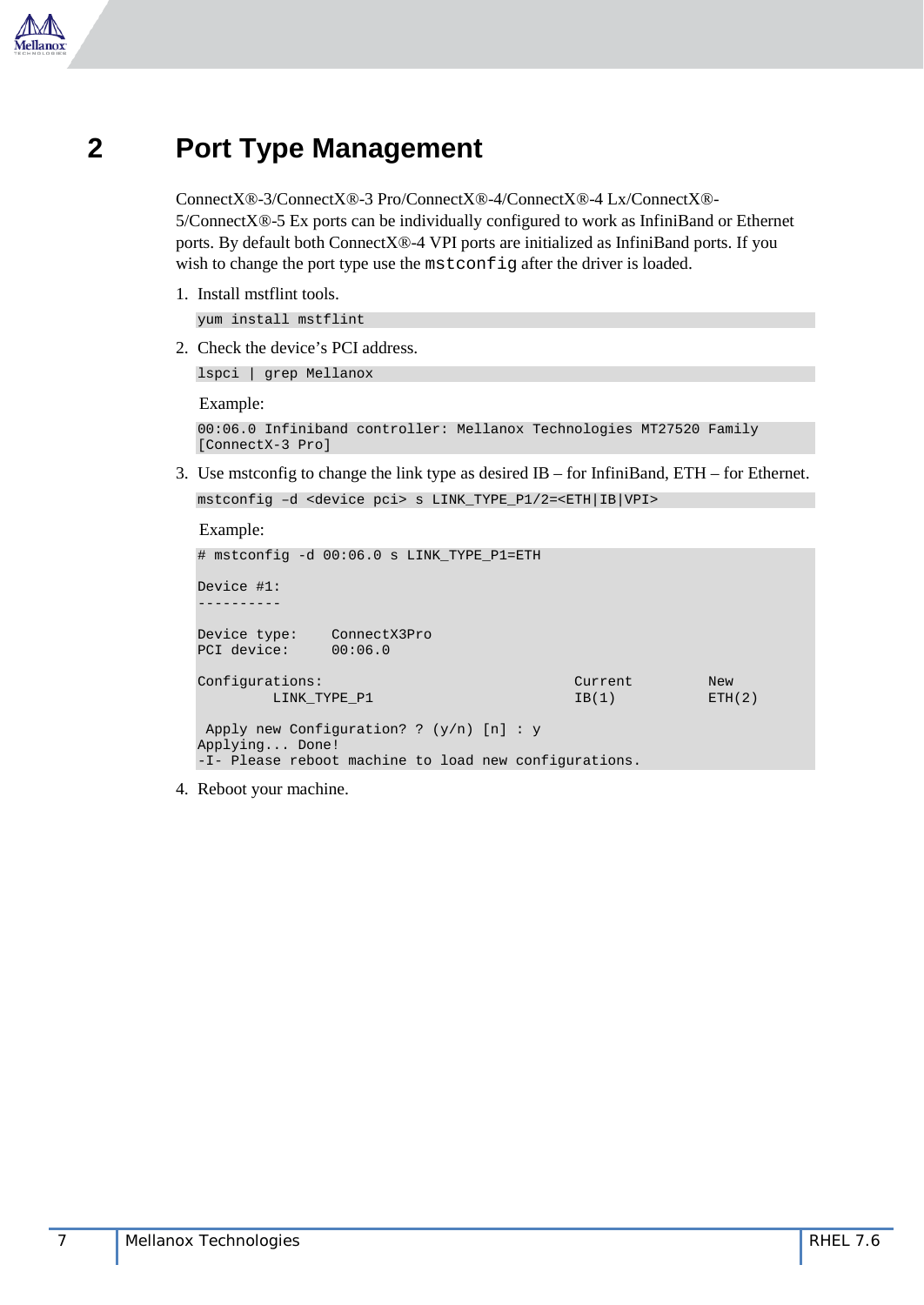

## <span id="page-7-0"></span>**3 Modules Loading and Unloading**

Mellanox modules for ConnectX®-2/ConnectX®-3/ConnectX®-3 Pro are:

• mlx4 en, mlx4 core, mlx4 ib

Mellanox modules for ConnectX®-4/ConnectX®-4 Lx/ ConnectX®-5/ ConnectX®-5 Ex are:

• mlx5 core, mlx5 ib

In order to unload the driver, you need to first unload mlx\*\_en/ mlx\*\_ib and then the mlx\*\_core module.

#### *To load and unload the modules, use the commands below:*

- Loading the driver: modprobe <module name> # modprobe mlx5\_ib
- Unloading the driver: modprobe -r <module name>

# modprobe –r mlx5\_ib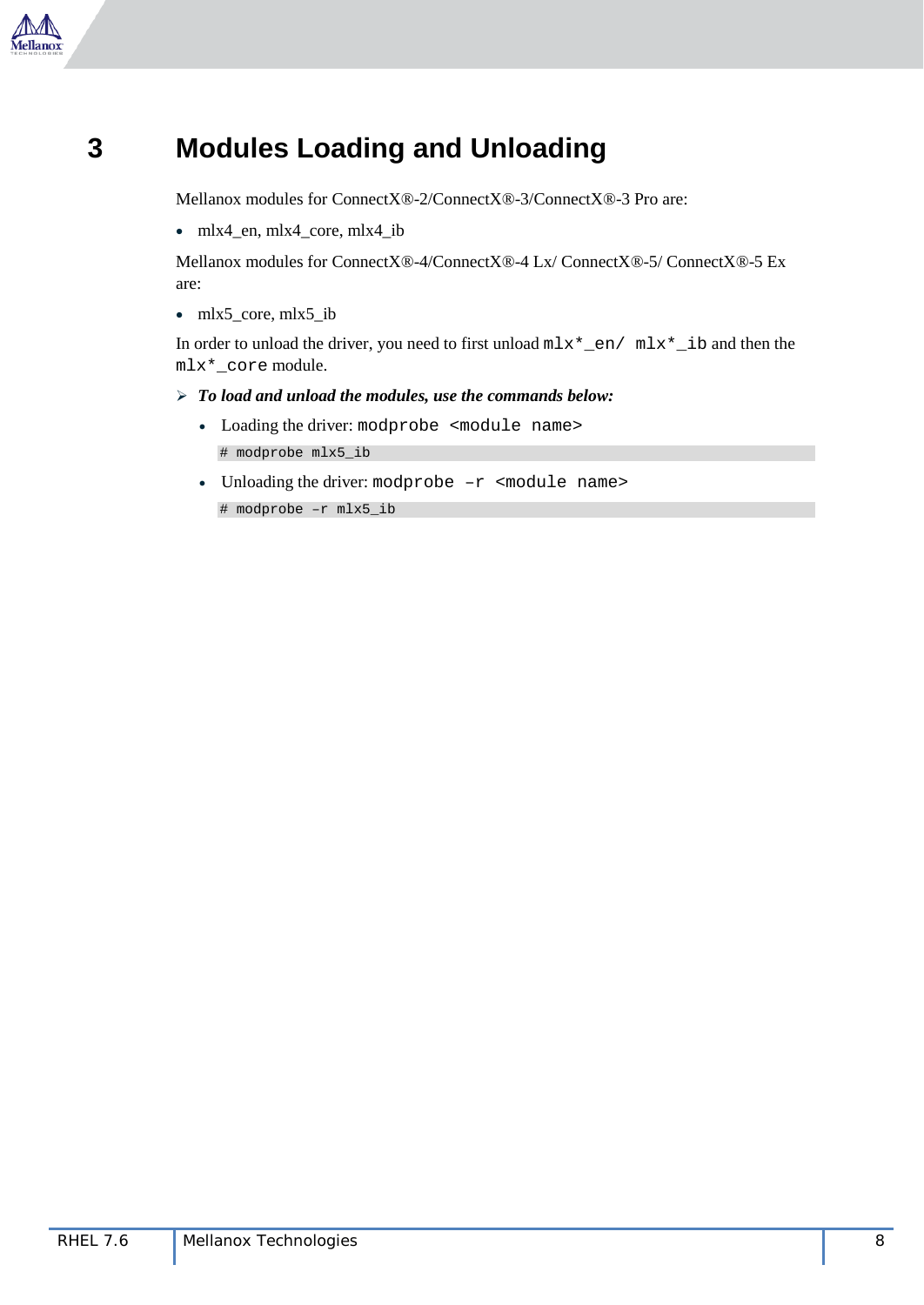

#### <span id="page-8-0"></span>**4 Important Packages and Their Installation**

#### **rdma-core**

| rdma-core                                                          | RDMA core userspace libraries and daemons                 |  |  |  |  |
|--------------------------------------------------------------------|-----------------------------------------------------------|--|--|--|--|
| libibmad: Low layer InfiniBand diagnostic and management programs  |                                                           |  |  |  |  |
| libibmad                                                           | OpenFabrics Alliance InfiniBand MAD library               |  |  |  |  |
| opensm: InfiniBand Subnet Manager                                  |                                                           |  |  |  |  |
| opensm-libs                                                        | Libraries used by OpenSM and included utilities           |  |  |  |  |
| opensm                                                             | OpenIB InfiniBand Subnet Manager and management utilities |  |  |  |  |
| <b>Ibutils: OpenIB Mellanox InfiniBand Diagnostic Tools</b>        |                                                           |  |  |  |  |
| ibutils-libs                                                       | Shared libraries used by ibutils binaries                 |  |  |  |  |
| ibutils                                                            | <b>OpenIB Mellanox InfiniBand Diagnostic Tools</b>        |  |  |  |  |
| infiniband-diags: OpenFabrics Alliance InfiniBand Diagnostic Tools |                                                           |  |  |  |  |
| infiniband-diags                                                   | OpenFabrics Alliance InfiniBand Diagnostic Tools          |  |  |  |  |
| perftest: IB Performance tests                                     |                                                           |  |  |  |  |
| perftest                                                           | <b>IB</b> Performance Tests                               |  |  |  |  |
| mstflint: Mellanox Firmware Burning and Diagnostics Tools          |                                                           |  |  |  |  |
| mstflint                                                           | Mellanox firmware burning tool                            |  |  |  |  |
| $\triangleright$ To install the packages above run:                |                                                           |  |  |  |  |
|                                                                    |                                                           |  |  |  |  |

# yum install libibverbs librdmacm libibcm libibmad libibumad libmlx4 libmlx5 opensm ibutils infiniband-diags srptools perftest mstflint rdmacmutils ibverbs-utils librdmacm-utils -y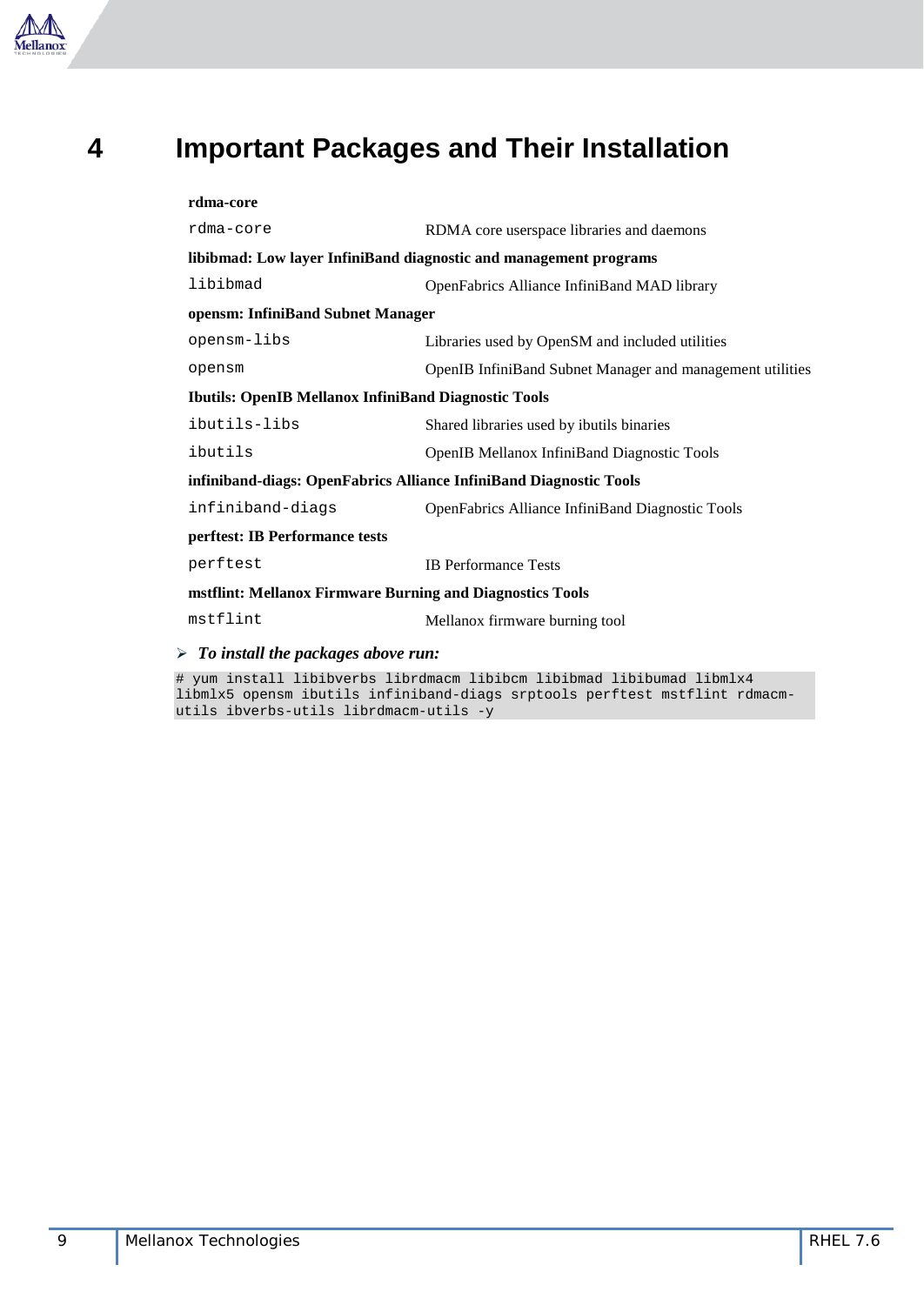

#### <span id="page-9-0"></span>**5 SR-IOV Configuration**

#### <span id="page-9-1"></span>**5.1 Setting up SR-IOV in ConnectX-3/ConnectX-3 Pro**

1. Install the mstflint tools.

# yum install mstflint

2. Check the device's PCI.

# lspci | grep Mellanox

Example:

```
00:06.0 Infiniband controller: Mellanox Technologies MT27520 Family 
[ConnectX-3 Pro]
```
3. Check if SR-IOV is enabled in the firmware.

mstconfig -d <device pci> q

#### Example:

| # mstconfig -d 00:06.0 q                                                                                                                                                                                                                                                                                                                                       |                                                                                                                                                                                                                    |
|----------------------------------------------------------------------------------------------------------------------------------------------------------------------------------------------------------------------------------------------------------------------------------------------------------------------------------------------------------------|--------------------------------------------------------------------------------------------------------------------------------------------------------------------------------------------------------------------|
| Device #1:                                                                                                                                                                                                                                                                                                                                                     |                                                                                                                                                                                                                    |
| Device type: ConnectX3Pro<br>PCI device: 00:06.0                                                                                                                                                                                                                                                                                                               |                                                                                                                                                                                                                    |
| Configurations:<br>SRIOV EN<br>NUM OF VFS<br>LINK TYPE P1<br>LINK TYPE P2<br>LOG BAR SIZE<br>BOOT PKEY P1<br>BOOT PKEY P2<br>BOOT OPTION ROM EN P1<br>BOOT VLAN EN P1<br>BOOT RETRY CNT P1<br>LEGACY BOOT PROTOCOL P1<br>BOOT VLAN P1<br>BOOT OPTION ROM EN P2<br>BOOT VLAN EN P2<br>BOOT RETRY CNT P2<br>LEGACY BOOT PROTOCOL P2<br>BOOT VLAN P2<br>IP VER P1 | Current<br>True(1)<br>8<br>ETH(2)<br>IB(1)<br>3<br>$\overline{0}$<br>$\Omega$<br>True(1)<br>False(0)<br>$\Omega$<br>PXE(1)<br>$\mathbf{1}$<br>True(1)<br>False(0)<br>$\Omega$<br>PXE(1)<br>$\mathbf{1}$<br>IPv4(0) |
| IP VER P2                                                                                                                                                                                                                                                                                                                                                      | IPv4(0                                                                                                                                                                                                             |

4. Enable SR-IOV:

mstconfig –d <device pci> s SRIOV\_EN=<False|True>

5. Configure the needed number of VFs

mstconfig –d <device pci> s NUM\_OF\_VFS=<NUM>



**NOTE:** This file will be generated only if IOMMU is set in the grub.conf file (by adding "intel\_iommu=on" to /boot/grub/grub.conf file).

6. **[mlx4 devices only]** Create/Edit the file /etc/modprobe.d/mlx4.conf: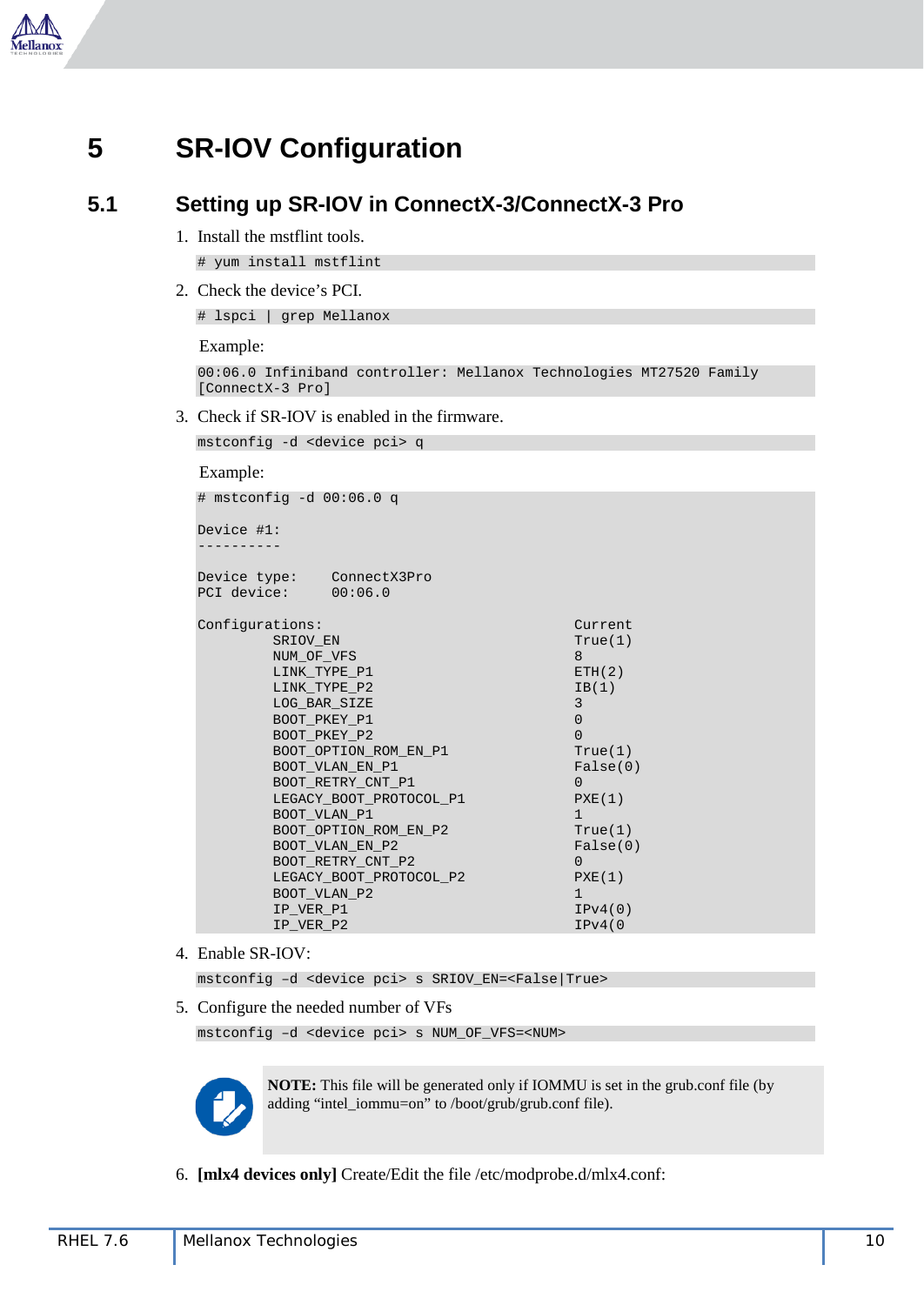

```
options mlx4_core num_vfs=[needed num of VFs] port_type_array=[1/2 for 
IB/ETH],[ 1/2 for IB/ETH]
```
Example:

options mlx4\_core num\_vfs=8 port\_type\_array=1,1

7. **[mlx5 devices only]** Write to the sysfs file the number of needed VFs.

echo [num\_vfs] > sys/class/net/ib2/device/sriov\_numvfs

Example:

# echo 8 > /sys/class/net/ib2/device/sriov\_numvfs

- 8. Reboot the driver.
- 9. Load the driver and verify that the VFs were created.

# lspci | grep mellanox

Example:

```
00:06.0 Network controller: Mellanox Technologies MT27520 Family 
[ConnectX-3 Pro]
00:06.1 Network controller: Mellanox Technologies MT27500/MT27520 Family 
[ConnectX-3/ConnectX-3 Pro Virtual Function]
00:06.2 Network controller: Mellanox Technologies MT27500/MT27520 Family 
[ConnectX-3/ConnectX-3 Pro Virtual Function]
00:06.3 Network controller: Mellanox Technologies MT27500/MT27520 Family 
[ConnectX-3/ConnectX-3 Pro Virtual Function]
00:06.4 Network controller: Mellanox Technologies MT27500/MT27520 Family 
[ConnectX-3/ConnectX-3 Pro Virtual Function]
00:06.5 Network controller: Mellanox Technologies MT27500/MT27520 Family 
[ConnectX-3/ConnectX-3 Pro Virtual Function]
00:06.6 Network controller: Mellanox Technologies MT27500/MT27520 Family 
[ConnectX-3/ConnectX-3 Pro Virtual Function]
00:06.7 Network controller: Mellanox Technologies MT27500/MT27520 Family 
[ConnectX-3/ConnectX-3 Pro Virtual Function]
00:06.0 Network controller: Mellanox Technologies MT27500/MT27520 Family 
[ConnectX-3/ConnectX-3 Pro Virtual Function]
```
For further information, refer to section Setting Up SR-IOV MLNX\_OFED User Manual.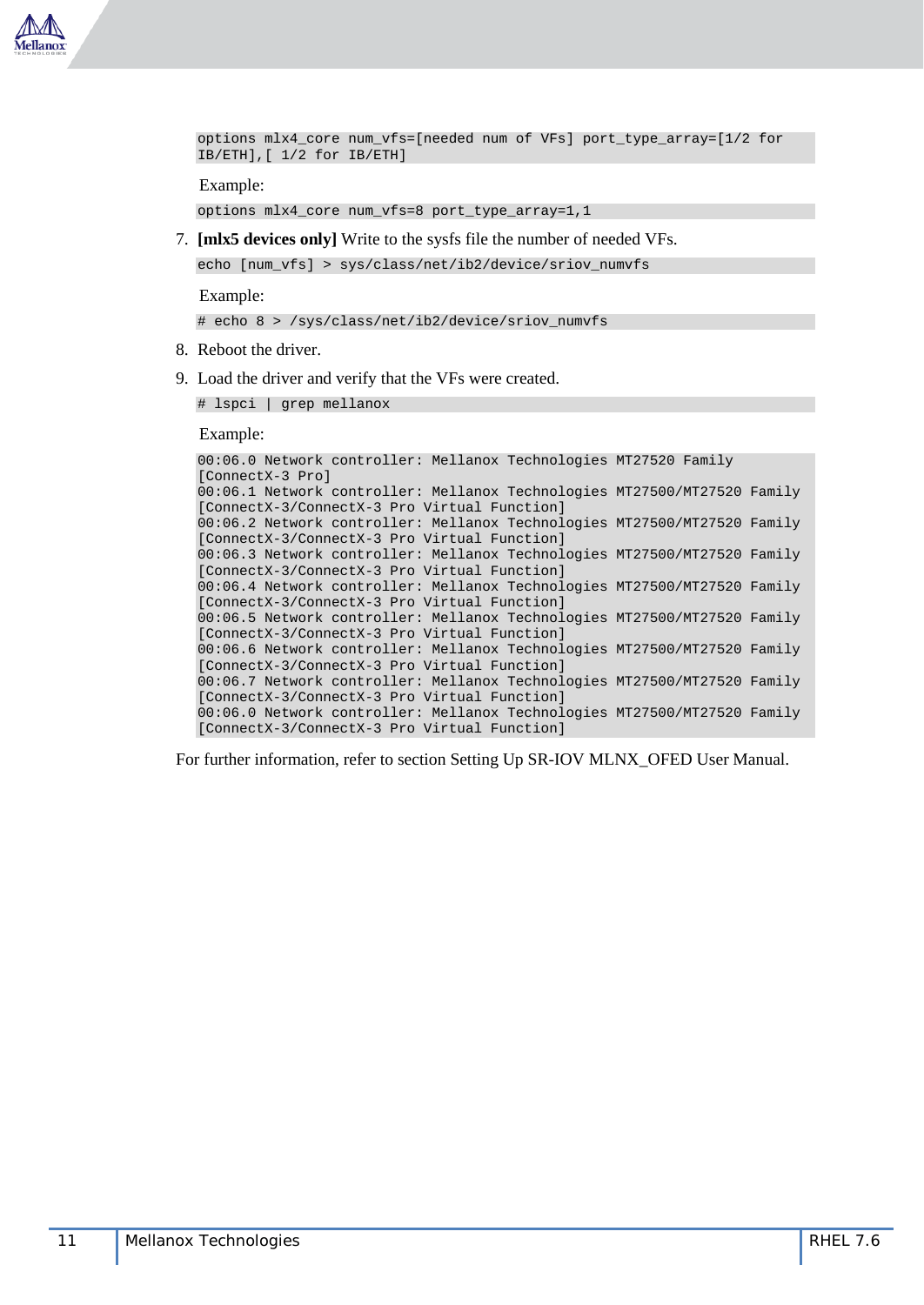

### <span id="page-11-0"></span>**6 Default RoCE Mode Setting**

1. Mount the configfs file.

# mount -t configfs none /sys/kernel/config

2. Create a directory for the mlx4/mlx5 device.

# mkdir -p /sys/kernel/config/rdma\_cm/mlx4\_0/

3. Validate what is the used RoCE mode in the default\_roce\_mode configfs file.

```
# cat /sys/kernel/config/rdma_cm/mlx4_0/ports/1/default_roce_mode
IB/RoCE v1
```
- 4. Change the default RoCE mode,
	- For RoCE v1: IB/RoCE v1
	- For RoCE v2: RoCE v2

```
# echo "RoCE v2" > 
/sys/kernel/config/rdma_cm/mlx4_0/ports/1/default_roce_mode
# cat /sys/kernel/config/rdma_cm/mlx4_0/ports/1/default_roce_mode
RoCE v2
```

```
# echo "IB/RoCE v1" > 
/sys/kernel/config/rdma_cm/mlx4_0/ports/1/default_roce_mode
# cat /sys/kernel/config/rdma_cm/mlx4_0/ports/1/default_roce_mode
IB/RoCE v1
```